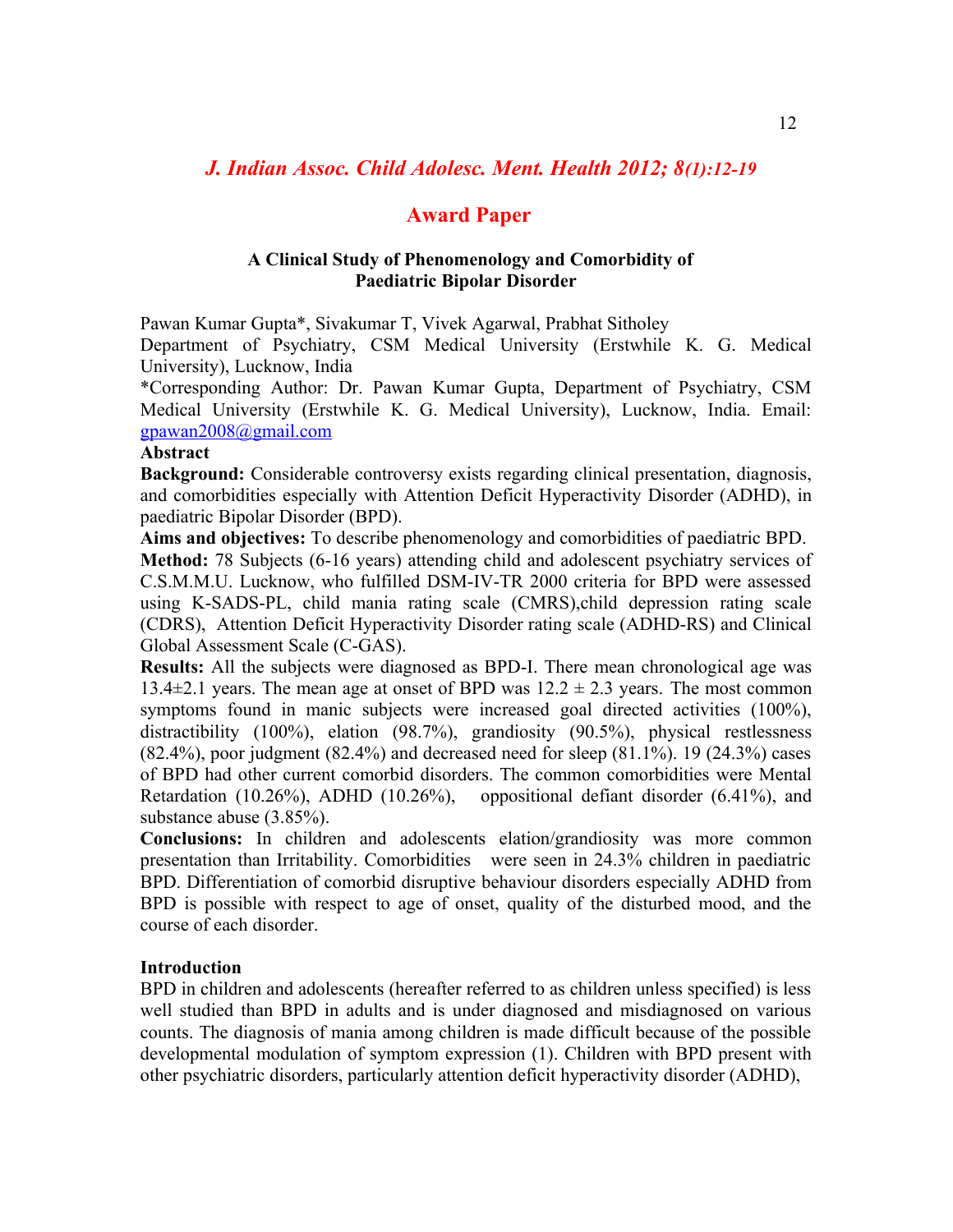oppositional defiant disorder (ODD), conduct disorder (CD), and anxiety disorders. Rates for comorbid disorders with BPD range between 11% -75% for ADHD, 46.4% -75% for ODD, 5.6% -37% for CD, 12.5% -56% for anxiety disorders, and up to 40% for substance abuse disorders (2-7). These comorbidities often result in difficulty in diagnosis. Mania in juveniles has often been misdiagnosed as attention deficit hyperactivity disorder (ADHD); conduct disorder (CD) or schizophrenia (8, 9). This is due to variation in clinical presentation and clinicians being less sensitive in considering a phenomenology of mania especially in children, which can vary from the classic descriptions of BPD in adults (1). Younger children often present with irritability and emotional lability, whereas older children present with euphoria, elation, paranoia and grandiose delusions (10). The findings from other studies (11, 7) also indicate that irritability is the most common mood disturbance followed by elation and expansive mood.

Differentiating between BPD and ADHD presents special diagnostic problems due to a considerable symptom overlap. Symptoms such as inattention, distractibility, impulsivity and increased psychomotor activity may be common in both ADHD and BPD. Differences between these disorders with respect to age of onset, quality of the disturbed mood, and the course of each disorder may be helpful to clarify the diagnosis (1). Grandiosity, elated mood, racing thoughts, hypersexuality, increased sociability and decreased need for sleep are more specific to BPD (12).

Indian literature regarding paediatric BPD is limited. A clinic based study in NIMHANS reported that out of 840 children and adolescents assessed, 21 (2.5%) met DSM-III criteria for mania, and that none of them had comorbid ADHD. Thirteen (61%) of the children with mania had delusions and/or hallucinations. The most frequent symptoms were: pressured speech, irritability, elation, distractibility, grandiosity and expansive mood (11). Rajeev et al found that  $36(26%)$  BPD subjects (aged < 16 years) had a comorbid diagnosis, with 16 (11%) having ADHD, 13 (9%) having ODD and 11 (8%) having CD, on the basis of a retrospective chart review and at the time of review, except in few cases, the bulk of the subjects and their caregivers were not interviewed for this study. It is possible that ADHD was not temporally comorbid with BPD although it was diagnosed earlier and was mentioned as lifetime comorbidity (13). In a subsequent clinic based study, Jaideep et al reported that 14% of juvenile BPD patients had comorbid disorders of ADHD  $(4\%)$ , ODD  $(11\%)$ , and CD  $(3\%)$   $(14)$ . they did not describe phenomenology of these 73 BPD subjects.

BPD in children is commonly misdiagnosed due to overlap of diagnostic criteria with other more commonly diagnosed disorders like ADHD. Systematic study of BPD in children will shed light on clinical manifestations of BPD in our setup and ways of clinically distinguishing it from other comorbidities. This will facilitate accurate diagnosis and appropriate treatment in such patients leading to a better outcome. In view of these considerations, it was proposed to study the phenomenology of paediatric BPD and comorbid disorders specially ADHD.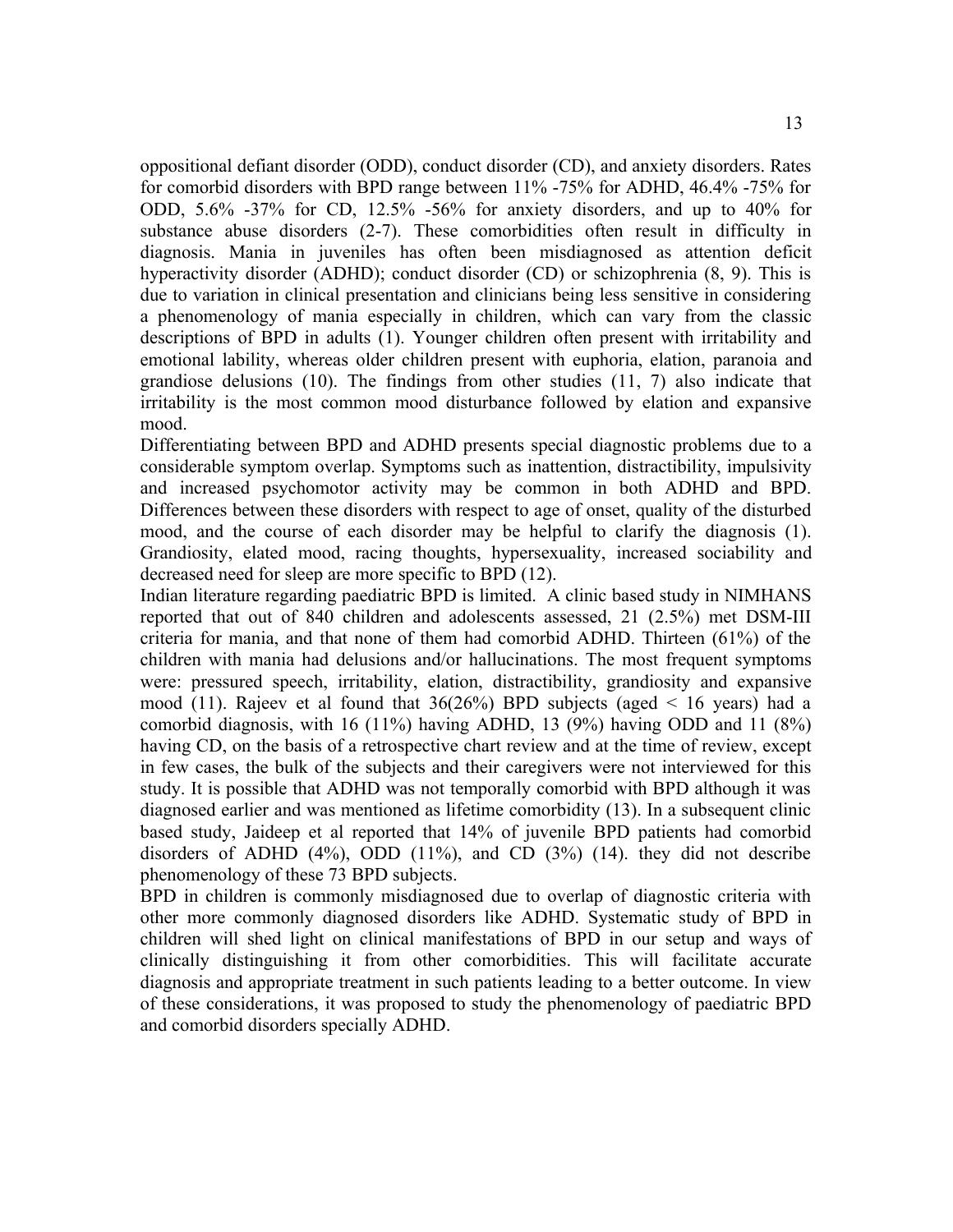#### **Method**

Subjects were recruited from the child and Adolescent Psychiatry OPD of C.S.M. Medical University, U.P. Lucknow who presented with prominent affective symptoms Suggestive of BPD, with symptoms of ADHD, ODD and symptoms of conduct disorder. The study sample was a purposive sample which consisted of 78 subjects who were included in the study during the period from  $1<sup>st</sup>$  September 2007 to 31 $<sup>st</sup>$  July 2009. All the</sup> subjects were diagnosed as BPD-I. There mean chronological age was 13.4±2.1 years and mean I.Q. was  $89.8 \pm 15.3$ . The M: F ratio was 3.6:1 and the mean age at onset of BPD was  $12.2 \pm 2.3$  years. Inclusion criteria were Children and adolescents up to 16 years of age with a DSM-IV-TR 2000 diagnosis of BPD with availability of at least one reliable informant who was either a parent or guardian of the subject, who were willing to give informed consent. Exclusion criteria were severe physical/psychiatric disorder or condition which required priority medical management and mental age<6 years (IQ<35).

#### **Assessment**

Information regarding details of identification data, demographic details, chief complaints, history of present illness, history of past illness, family history, personal history and physical examination was obtained on a semi-structured proforma. Appointment was fixed up with the parent/ attendant of the subject included in the study for a detailed assessment of the subject at a mutually agreeable date and time.

The subject and the parent/guardian were interviewed separately on K-SADS-PL (16) for BPD, ADHD and other comorbid disorders. Child Mania Rating Scale (CMRS) or Child Depression Rating Scale (CDRS) was applied in subjects having episodes of mania/hypomania and depression respectively. Diagnosis of disorders not present in K-SAIDS PL e.g., dissociative disorders and somatoform disorders was made on the basis of clinical assessment. A timeline was constructed regarding the onset of BPD, ADHD and comorbid disorders. Diagnosis was made as per DSM-IV-TR 2000 for BPD, and comorbid disorders. I.Q. was derived from percentile scores of intelligence as measured by a clinical psychologist by using Raven's Standard Progressive Matrices (SPM) and Raven's Coloured Progressive Matrices (CPM). The child was assessed for the possibility of ADHD on the basis of history. After the remission of the affective episode, the child was clinically assessed for ADHD on the basis of MSE in ADHD. The severity of the symptoms of ADHD was measured on (ADHD-RS-IV; 17). Children Global assessment Scale (C-GAS; 18) was applied in all subjects to assess impairment of functioning.

#### **Results**

All the subjects were diagnosed as BPD-I. Among which 73 cases presented with manic episode, 1 with hypomanic episode and 4 cases with depressive episode. Mean duration of all mood episodes was 7.8±14.6 months. Chronic course was present in only 2 subjects. Family history of mood disorders in their first degree relatives was present in 26.9 % of subjects.

The symptoms found in manic (and hypomanic) subjects on K-SADS-PL were increased goal directed activities (100%), distractibility (100%), elation (98.7%), and grandiosity (90.5%), physical restlessness (82.4%), poor judgment (82.4%), decreased need for sleep  $(81.1\%)$  pressured speech  $(60.8\%)$ , racing thought  $(50\%)$  and psychotic symptoms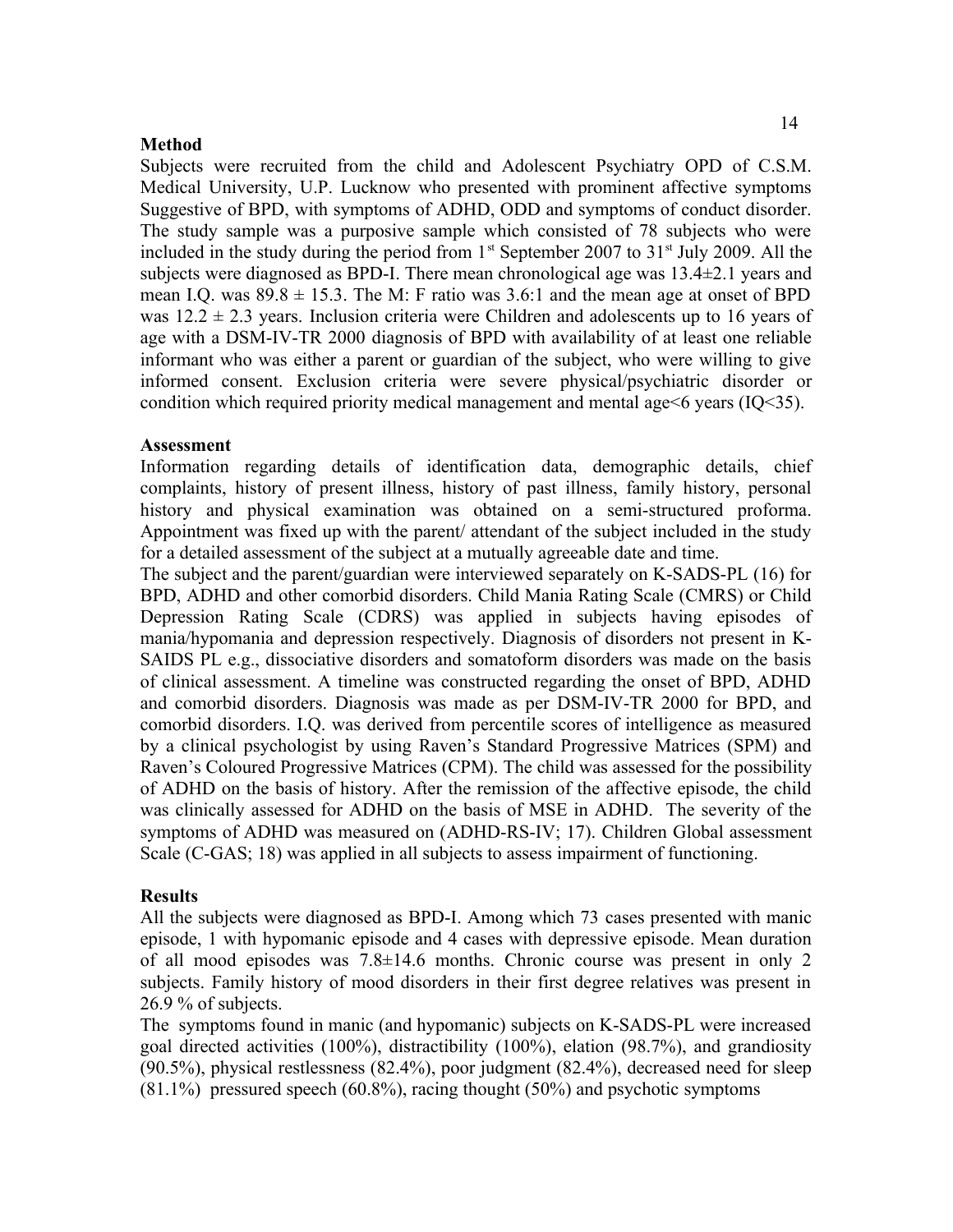15

 (14.9%) . Irritability was seen in 58(78.3%) of cases on CMRS but not without elation except one subject. 24.4% cases of BPD had current comorbid disorders. 7.7% cases have more than one comorbid disorders. The comorbidities were Mental retardation (MR) (10.26%) and ADHD (10.26%), Seizure disorders (2.56%), oppositional defiant disorder (ODD) (6.41%), substance abuse (3.85%), Anxiety Disorders (2.56 %), conduct disorder (CD) (1.28) and Enuresis (1.28%).

### **Discussion**

In the present study, clinical picture of mania in children and adolescents is found to be similar to the symptomatology of mania in adults (APA 2000; 19). Although minor irritability was reported in all the subjects, it was found to be prominent (often or very often) only in 78.37% of the subjects (based on CMRS). However elation was prominent in 83.78% of the subjects. There was only one subject who had irritability without elation or expansive mood. This observation is in contrast with the available literatures. Among Indian studies on phenomenology on paediatric BPD, [11] reported that irritability was more common affective disturbance than elation or expansive mood. Alexander *et al*. (15) also reported irritability in 3 subjects and euphoria in 2 ( $n=5$ ). Similarly, the Western studies [20, 21] also reported that irritability, rather than euphoria, tends to be the predominant and most impairing mood state. Apart from the symptom of irritability, rest of the manic symptomatology found in the present study is consistent with the variations of symptoms seen in various studies as described above and also in meta-analysis by Kowatch *et al.* [22].

In the present study, psychotic symptoms were present in 14.9% of manic subjects; delusion being the most common. Wide variability (16%–60%) in rates of psychosis have been reported in various Western studies in youths with BPD [3, 4, 7], with auditory hallucinations being the most common [23].

The present study shows low rates of comorbidity in BPD subjects as compared to that reported in the western studies [22]. In the present study MR (10.26%) and ADHD (10.26%) were the commonest comorbidity found and seizure disorder was reported in two cases. The western studies on phenomenology of paediatric BPD excluded patients with MR (24), I.Q<70 [25] and patients with medical or neurological illnesses. This accounts for absence of MR and seizure disorder in their study.

Three cases (3.85%) of substance use disorder (SUD) were found in current study. There is wide variability in the rates of SUD (5-29%) reported in the western data [22]. Comorbid SUD has also not been reported in Indian studies on Paediatric BPD.

Although 59.7% of the subjects in present study reported one or more symptoms of anxiety during their mood episode, only one subject fulfilled diagnostic criteria for generalised anxiety disorder (GAD) and one subject fulfilled diagnostic criteria for obsessive compulsive disorder (OCD). Study conducted by Jairam *et al.* [26] reported one case of OCD while by Srinath *et al.* [27] no case of anxiety disorder was reported. In Western studies anxiety disorders were reported in a 15% to 43% of cases [22].

Using strict DSM-IV-TR criteria, the diagnosis of ODD/CD cannot be made exclusively in the presence of a mood disorder such as BPD. In the present study, most of the subjects with BPD had features of ODD/CD during their manic episode but only five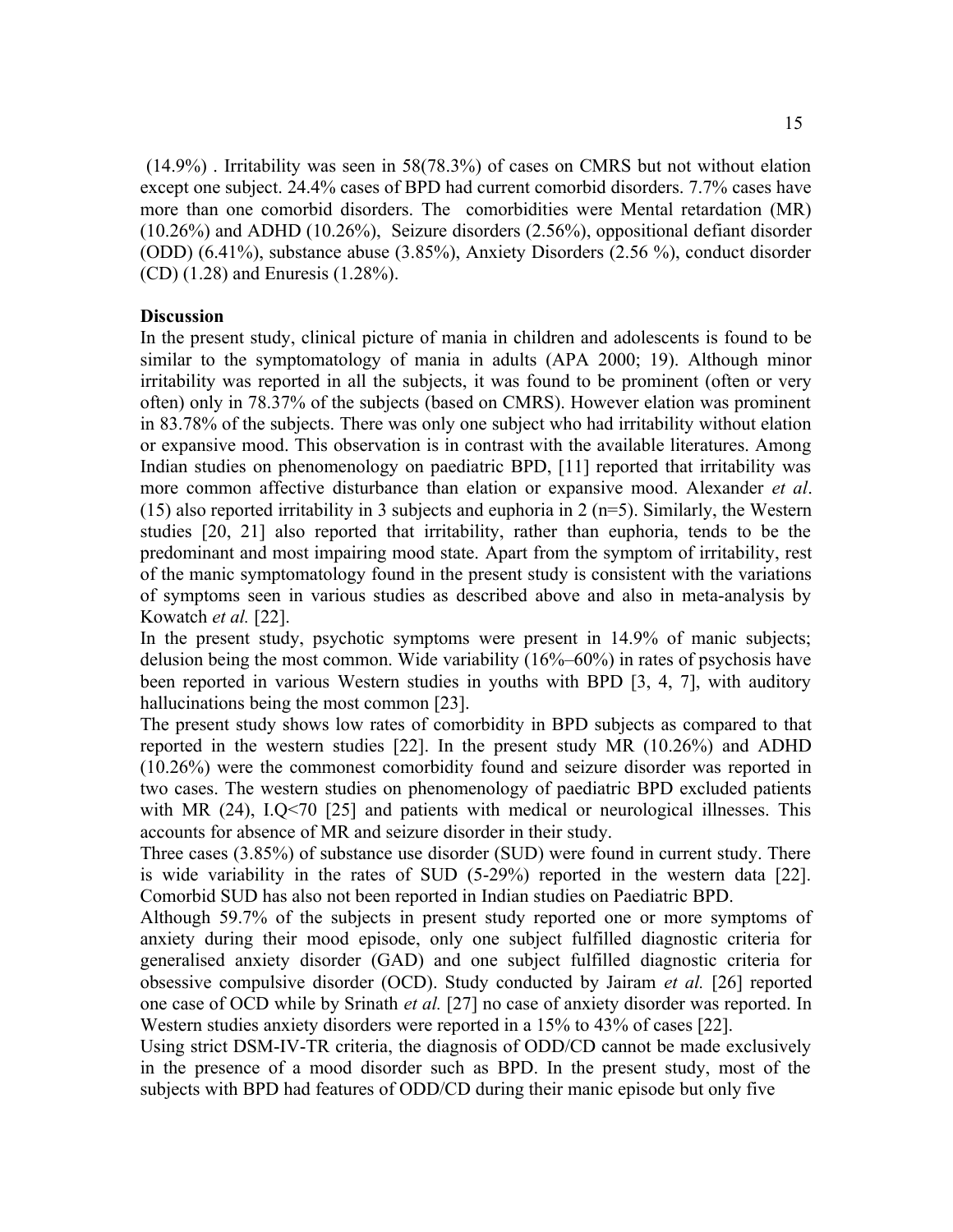subjects of ODD and one subject had of CD had symptoms before the onset of illness. After remission of mood episode only symptoms of ODD/CD have persisted. Biederman *et al.* [28] reported much higher rates of comorbid ODD (up to 100%), CD (up to 71%) and anxiety disorder (up to 64%) in their ADHD+BPD subjects. In another study by Biederman *et al.* [29], 41% of youths of BPD had comorbid CD. These studies did not answer the question as to how ODD/CD or anxiety disorder can be diagnosed in a manic subject especially when they reported that their sample had chronic and continuous mania rather than an acute and episodic course. So, the higher rates in their studies might have been because of different assessment methods.

In the present study, observation of ADHD (10.26 %) in BPD is consistent with the findings of previous studies which found rates of ADHD in BPD from 0–11% [11, 28, 30, and 31]. In the present study, the sample is significantly older than the cohorts of other Western studies [3, 7, 31, 32,]. However, this age difference alone could not account for lower rates of co-morbidity of ADHD in the present study. It is well known that ADHD is a lifetime diagnosis and continues in adolescence or adult life. Considering this fact, if co-morbidity of ADHD is prevalent in the children with BPD, this higher rate should have been reflected in the present study sample. As argued by Jaideep *et al.* [14] that recall bias can be a factor which led to lower rate of co-morbid ADHD in younger population. This argument can be applied to under diagnosis of inattentive type of ADHD but there is less chance to under-diagnose more disruptive types like hyperactive/impulsive type and combined type of ADHD.

The author agrees with the view, as mentioned in NIMHANS studies that ascertainment bias can also be one of the reasons for higher comorbidity reported in the Western studies. Samples in those studies recruited were mostly referred subjects from tertiary centres and special clinics. It is possible that those subjects might be suffering from severe form of illness and other multiple comorbidities, hence resulting in obvious ascertainment bias. In contrast subjects recruited in the present study were largely selfreferred, and not recruited from special clinical setting.

Strengths of the study are that all subjects were clinically evaluated by the author and the diagnosis was confirmed by consensus with a senior child psychiatrist on the basis of available information. In the present study, diagnoses of BPD as well as its comorbidities were made on the basis of information elicited both from the subject(s) and parent(s) on semi-structured interviews and mental status examination of the subjects. In addition, most of the subjects (93.5%) could be followed up and clinically assessed for ADHD after remission of their mood episode during the study period. To the author's knowledge, this is the largest Indian study on phenomenology of paediatric BPD. Limitations of the study are that the sample in the present study is purposive. Some study findings are based on retrospective recall of patient(s) or parent(s) like age at onset of illness, history of cycling and mixed episodes etc; so the actual picture may be a different than observed in the study. In conclusion, in India the clinical picture of mania in children and adolescents was found to be similar to the symptomatology of mania in adults and elation/grandiosity was more common presentation than Irritability. Comorbidities were less in paediatric BPD-I as compared to Western data. Differentiation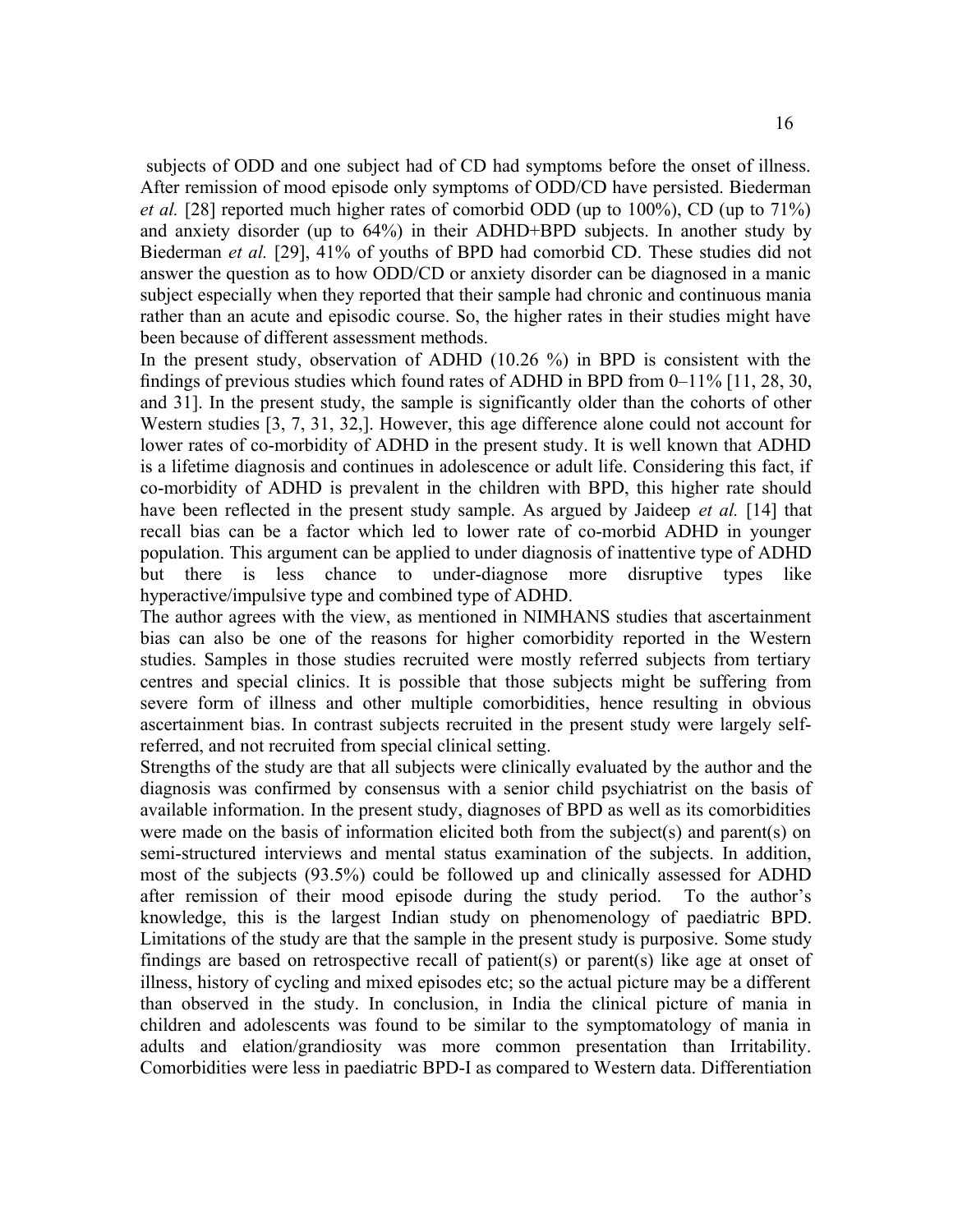of comorbid disruptive behaviour disorders especially ADHD from BPD is possible with respect to age of onset, quality of the disturbed mood, and the course of each disorder. The differences in BPD subjects between Indian and Western literatures as discussed above need to be examined by large, prospective, community-based, and multicentre clinical studies with childhood onset BPD. Cross-cultural replication is also essential to identify role of biological, psychological and sociocultural factors in the causation and variation in clinical picture of BPD in paediatric population.

#### **References**

- 1. Bowring MA, Kovacs M: Difficulties in diagnosing manic disorders among children and adolescents. J Am Acad Child Adolesc Psychiatry 1992, 31:611-614.
- 2. Biederman J, Wilens T, Mick E: Is ADHD a risk factor for psychoactive substance use disorders? Findings from a four-year prospective follow-up study. J Am Acad Child Adolesc Psychiatry 1997, 36:21-29
- 3. Findling RL, Gracious BL, McNamara NK: Rapid, continuous cycling and psychiatric comorbidity in pediatric bipolar I disorder. Bipolar Disord 2001, 3: 202–210
- 4. Geller B, Warner K, Williams M, Zimerman B: Prepubertal and young adolescent bipolarity versus ADHD: assessment and validity using the WASH-U-KSADS, CBCL and TRF. J Affect Disord (1998a), 51:93–100
- 5. Lewinshon PM, Klein DN, Seeley JR. (1995), Bipolar disorder in a community sample of older adolescents: prevalence, phenomenology, comorbidity and course. Am Acad Child Adolesc Psychiatry 34: 454–463
- 6. McClellan J, McCurry C, Snell J, DuBose A. (1999), Early onset psychotic disorders: course and outcome over a two-year period. J Am Acad Child Adolesc Psychiatry 38:1380-1389
- 7. Wozniak J, Biederman J, Kiely K(1995), Mania-like symptoms suggestive of childhood-onset bipolar disorder in clinically referred children. J Am Acad Child Adolesc Psychiatr 34: 867–876.
- 8. Wellar RA, Wellar EB, Tucker SG, Fristad MA. Maniain prepubertal children (1986): has it been underdiagnosed? JAffect Disord;n:151-154.
- 9. Akiskal HS, Downs J, Jordon P, Watson S, Daygherty D, Pruitt DB (1985). Affective disorders in referred children and younger siblings of manicdepressives: mode of onset and prospective course. Arch Gen Psychiatry; 42:996- 1003.
- 10. Carlson GA. (1983), Bipolar affective disorders in childhood and adolescence. In: Affective Disorders in Childhood and Adolescence: An Update, , Cantwell DP, Carlson GA, eds. New York: Spectrum, pp 61–83
- 11. Reddy YCJ, Girimaji S, Srinath S: Clinical profile of mania in children and adolescents from the Indian subcontinent. Can J Psychiatry 1997, 42: 841–846.
- 12. Geller B, Williams M, Zimerman B, Frazier J, Beringer L, Warner KL: Prepubertal and early adolescent bipolarity differentiate from ADHD by manic symptoms, grandiose delusions ultra-rapid or ultradian cycling. J Affect Disord 1998b, 51: 81–91.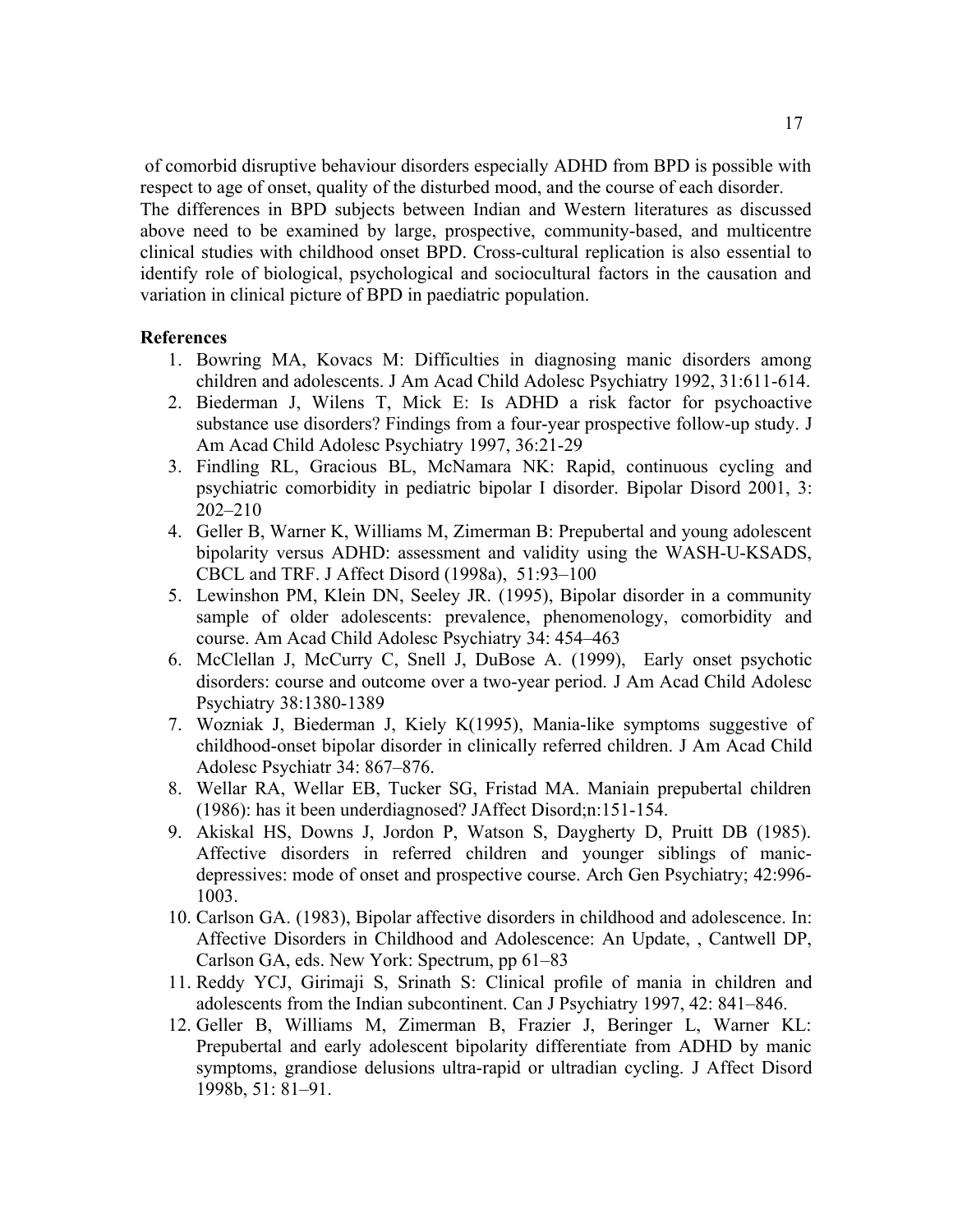- 13. Rajeev J, Srinath S, Girimaji SC, Seshadri SP, Singh P: A systematic chart review of the naturalistic course and treatment of early-onset bipolar disorder in a child and adolescent psychiatry center. Compr Psychiatry 2004,45:77–82.
- 14. Jaideep T, Reddy YCJ, Srinath S: Comorbidity of attention deficit hyperactivity disorder in juvenile bipolar disorder. Bipolar Disord 2006, 8: 182–187.
- 15. Alexander PJ, Raghavan R: Childhood mania in India. J Am Acad Child Adolesc Psychiatry 1997, 36: 1650–1651.
- 16. Kaufman J, Birmaher B, Brent D: Schedule for Affective Disorders and Schizophrenia for School-age Children–Present and Lifetime Version (K–SADS– PL): initial reliability and validity data. J Am Acad Child Adolesc Psychiatry 1997, 36: 980–988.
- 17. Dupaul GJ: Parent teacher ratings of ADHD symptoms: Psychometric properties in a community based sample. J Clin Child Psychol 1991, 20:245-253.
- 18. Shaffer D, Gould MS, Brasic J: A children's global assessment scale (CGAS). Arch Gen Psychiatry 1983, 40:1228-1231
- 19. American Psychiatric Association. Diagnostic and Statistical Manual of Mental Disorders-Text Revision. Washington, DC: American Psychiatric Association; 2000.
- 20. McClellan J, Kowatch R, Findling RL: Practice Parameter for the Assessment and Treatment of Children and Adolescents with Bipolar Disorder. J. Am. Acad. Child Adolesc. Psychiatry 2007, 46(1):107-125.
- 21. Pavuluri MN, Birmaher B, Naylor MW: Pediatric bipolar disorder: a review of the past 10 years. J Am Acad Child Adolesc Psychiatry 2005, 44: 846–871.
- 22. Kowatch RA, Youngstrom EA, Danielyan A, Findling RL: Review and metaanalysis of the phenomenology and clinical characteristics of mania in children and adolescents. Bipolar Disord 2005, 7: 483–496.
- 23. Pavuluri MN, Herbener ES, Sweeney AJ: Psychotic features in pediatric bipolar disorder. J Affect Disord 2004, 80:19–28.
- 24. Axelson D, Birmaher B, Strober M, Gill M K, Valeri S, Chiappetta L, Ryan N, Leonard H, Hunt J, Iyengar S, Bridge J, Keller M: Phenomenology of Children and Adolescents With Bipolar Spectrum Disorders; Arch Gen Psychiatry 2006, 63:1139-1148.
- 25. Geller B, Zimerman B, Williams M, Bolhofner K, Craney JL, Delbello MP & Soutullo CA: Six-month stability and outcome of a prepubertal and early adolescent bipolar disorder phenotype. J Child Adolesc Psychopharmacol 2000, 10:165-73.
- 26. Jairam R, Srinath S, Girimaji SC, Seshadri SP: A prospective 4-5 year follow-up of juvenile onset bipolar disorder. Bipolar Disord 2004, 6:386-394.
- 27. Srinath S, Reddy YCJ, Girimaji SR, Sheshadri SP, Subbukrishna DK: A prospective study of bipolar disorder in children and adolescents from India. Acta Psychiatr Scand 1998, 98: 437–442.
- 28. Biederman J, Faraone S, Mick E: Attention-deficit hyperactivity disorder and juvenile mania: an overlooked co-morbidity? J Am Acad Child Adolesc Psychiatry 1996a, 35: 997–1008.